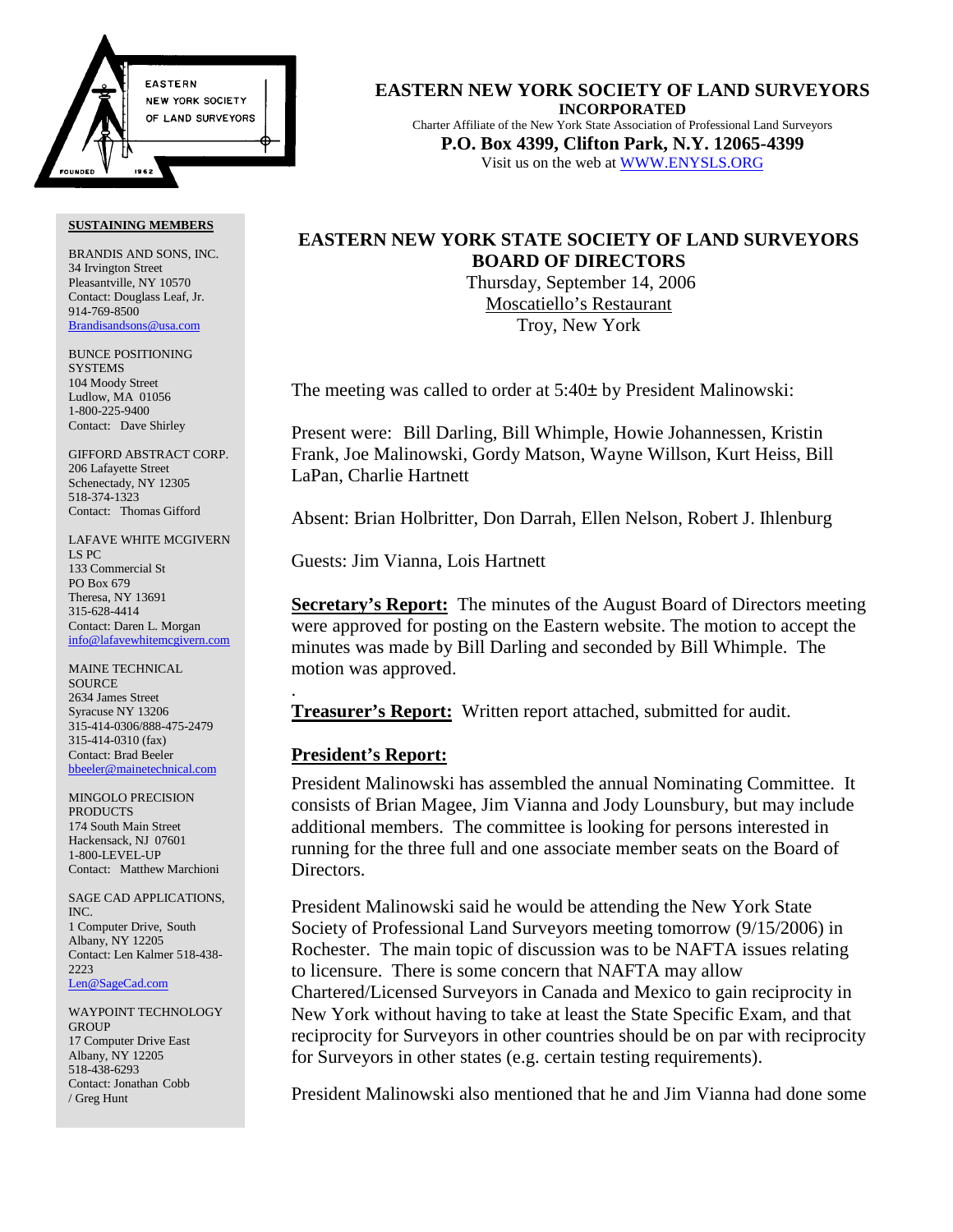BRANDIS AND SONS, INC. 34 Irvington Street Pleasantville, NY 10570 Contact: Douglass Leaf, Jr. 914-769-8500 Brandisandsons@usa.com

BUNCE POSITIONING **SYSTEMS** 104 Moody Street Ludlow, MA 01056 1-800-225-9400 Contact: Dave Shirley

GIFFORD ABSTRACT CORP. 206 Lafayette Street Schenectady, NY 12305 518-374-1323 Contact: Thomas Gifford

LAFAVE WHITE MCGIVERN LS PC 133 Commercial St PO Box 679 Theresa, NY 13691 315-628-4414 Contact: Daren L. Morgan info@lafavewhitemcgivern.com

MAINE TECHNICAL SOURCE 2634 James Street Syracuse NY 13206 315-414-0306/888-475-2479 315-414-0310 (fax) Contact: Brad Beeler bbeeler@mainetechnical.com

MINGOLO PRECISION PRODUCTS 174 South Main Street Hackensack, NJ 07601 1-800-LEVEL-UP Contact: Matthew Marchioni

SAGE CAD APPLICATIONS, INC. 1 Computer Drive, South Albany, NY 12205 Contact: Len Kalmer 518-438- 2223 Len@SageCad.com

WAYPOINT TECHNOLOGY **GROUP** 17 Computer Drive East Albany, NY 12205 518-438-6293 Contact: Jonathan Cobb / Greg Hunt

voice studio work for an upcoming NYSAPLS marketing video.

Information on the 2007 NYSAPLS Conference has been published in the most recent Empire State Surveyor, and the issue of rising Conference costs was raised by the Board. It may cost a full member as much as \$650.00 for a full course registration, room, and meals/banquets. It was discussed that this may be prohibitive for some practitioners, but at the same time, the conferences are offering some more content, are more organized and centralized. President Malinowski discussed the issues faced by the NYSAPLS Education and Conference Committees when choosing locations, programs, etc . . . The sheer size of the conference since Mandatory Continuing Education requires a larger venue, which excludes a number of areas of the state based on location and/or price. Some members suggested adapting the "pay-to-play" model of some other states (like New Jersey) where conference costs are directly related to the number of CEU's obtained, or programs/activities attended. Joe said he would bring these issues up at the next NYSAPLS meeting.

It was also mentioned that students were once again being offered a reasonable rate to attend the conference (\$50, or free if they are willing to work as in past years).

**Executive Vice President's Report:** Bill Darling reported that the early sign-up option for tonight's dinner meeting was a success, with many taking advantage of the cheaper price for an earlier reservation.

**Vice President's Report:** Bill Whimple brought in an article on the cost of buying a home in the area from a recent edition of the Schenectady Gazette that seemed to be quoting unrealistic average prices for a Land Survey in New York, and in the nation in general. In the discussion, it was mentioned that some design professionals and lawyers in the area were suggesting unreasonably low prices for Land Surveys to potential clients. President Malinowski suggested he bring the article to the next NYSPLS Board Meeting. Jennifer Mauer has experience dealing with the press on these issues, and possibly a follow-up article could be drafted.

### **COMMITTEE REPORTS:**

### STANDING COMMITTEES -----

Constitution & By-laws: Chuck Lent, Chair No Report.

Continuing Education: Chuck Lent, Chair / Jody Lounsbury – President Malinowski mentioned that he had circulated an e-mail for Board input.

# **EASTERN NEW YORK SOCIETY OF LAND SURVEYORS, INC.**

| President: Joseph G. Malinowski               | Joseph Malinowski      | 2007 | <b>Bill Darling</b>     | 2008 | Don Darrah                               | 2009 |
|-----------------------------------------------|------------------------|------|-------------------------|------|------------------------------------------|------|
| <b>Executive Vice-President: Bill Darling</b> | Ellen Nelson           | 2007 | <b>Charlie Hartnett</b> | 2008 | C. Howard Johannessen                    | 2009 |
| Vice-President: William Whimple               | <b>William Whimple</b> | 2007 | <b>Robert Ihlenburg</b> | 2008 | <b>Gordon Matson</b>                     | 2009 |
| Secretary: Robert J. Ihlenburg                | Kurt Heiss             | 2007 | <b>Wavne Willson</b>    | 2008 | Kristin Frank                            | 2009 |
| Treasurer: William S. LaPan                   |                        |      |                         |      | <b>Past President - Brian Holbritter</b> |      |
|                                               |                        |      |                         |      |                                          |      |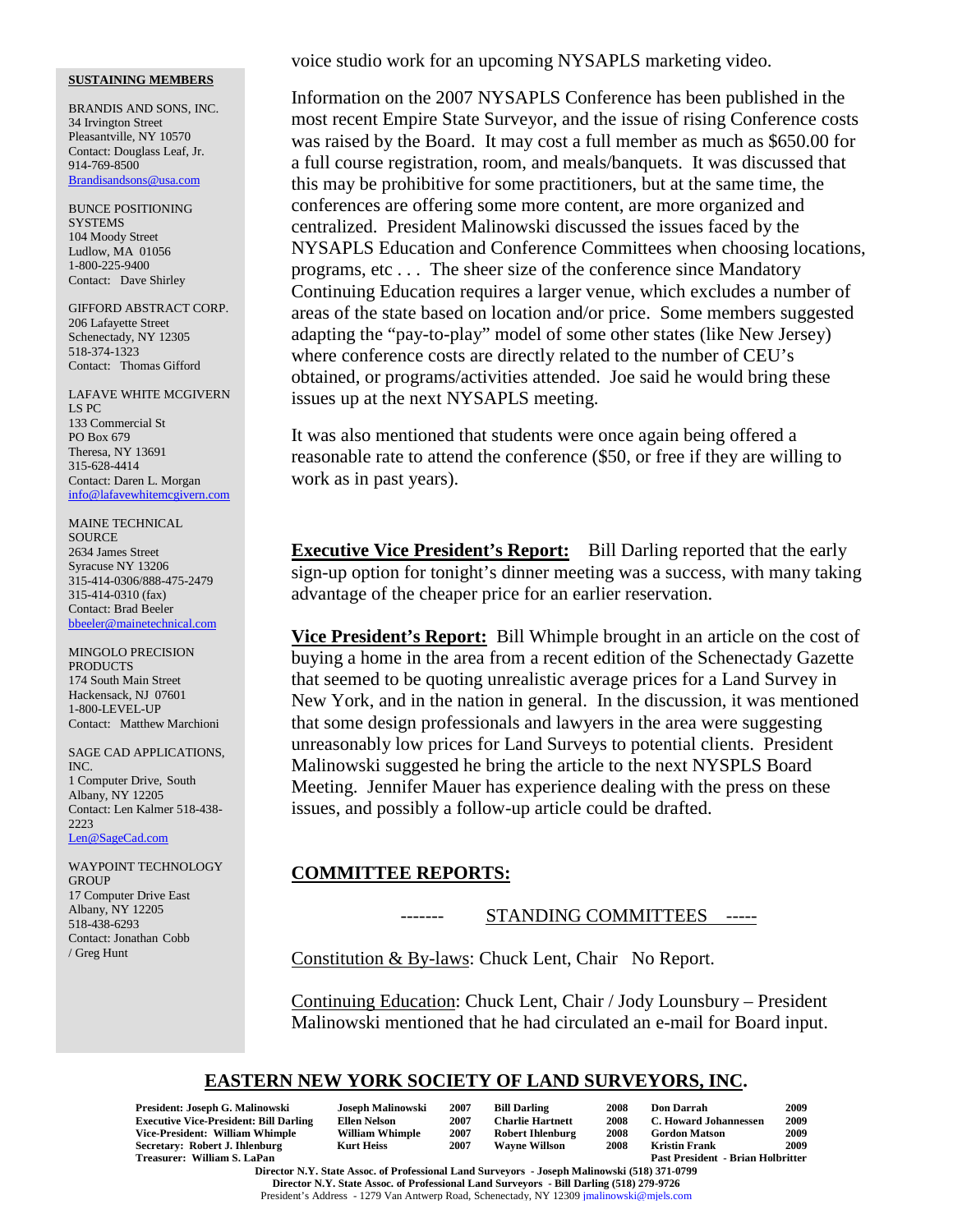BRANDIS AND SONS, INC. 34 Irvington Street Pleasantville, NY 10570 Contact: Douglass Leaf, Jr. 914-769-8500 Brandisandsons@usa.com

BUNCE POSITIONING **SYSTEMS** 104 Moody Street Ludlow, MA 01056 1-800-225-9400 Contact: Dave Shirley

GIFFORD ABSTRACT CORP. 206 Lafayette Street Schenectady, NY 12305 518-374-1323 Contact: Thomas Gifford

LAFAVE WHITE MCGIVERN LS PC 133 Commercial St PO Box 679 Theresa, NY 13691 315-628-4414 Contact: Daren L. Morgan info@lafavewhitemcgivern.com

MAINE TECHNICAL SOURCE 2634 James Street Syracuse NY 13206 315-414-0306/888-475-2479 315-414-0310 (fax) Contact: Brad Beeler bbeeler@mainetechnical.com

MINGOLO PRECISION **PRODUCTS** 174 South Main Street Hackensack, NJ 07601 1-800-LEVEL-UP Contact: Matthew Marchioni

SAGE CAD APPLICATIONS, INC. 1 Computer Drive, South Albany, NY 12205 Contact: Len Kalmer 518-438- 2223 Len@SageCad.com

WAYPOINT TECHNOLOGY **GROUP** 17 Computer Drive East Albany, NY 12205 518-438-6293 Contact: Jonathan Cobb / Greg Hunt

Based on scheduling and current seminars being offered across the state, the Continuing Education Committee was recommending that ENYSLS not run a fall seminar as usual. It was agreed that we would not run a seminar this fall, but would still plan to run one in upcoming years, as the regional offering is always well attended, and ENYSLS has a long history of providing seminars to its members.

Continuing education in general was discussed, and it was mentioned that recent offerings by NYSAPLS consisted of better educational opportunities than in the past, and at a more reasonable, or at least stabilized cost, and this fit in with NYSAPLS' plan that the first few years offering Continuing Education courses would be a test period of sorts.

Joe also mentioned that NYSAPLS was looking for more in-state presenters to present some state-specific style seminars (along the lines of Rich Bennett's Riparian Rights seminar), and that if anyone had any ideas, or was willing to create a program and present it, to contact Joe Malinowski or any other member of the NYSAPLS Education Committee.

# Ethics & Business Practice: Richard Bennett, Chair, Don Darrah, Howie Johannessen, Jim Vianna:

No Report from committee. President Malinowski mentioned he had received a call from a logger who had found our contact information on the internet, and had some questions about problems on subdivision maps. The logger was doing work in an area, and was planning to clear some lots, but had some issues with the subdivision map, and was worried about his potential liability if he cleared on a lot where he wasn't allowed. His attorney had told him to just go ahead and log the area, and if there were any problems to just sue the Surveyor. This brought up the issue of the depth of liability a Surveyor incurs. The concern was that the attorney was suggesting that the surveyor was liable for ANY use of his map by any party, at any time in the future. Joe said he would bring this issue up at the NYSAPLS Board Meeting as well.

Finance: Bill Darling, Chair - No Report.

Legislative Committee: Ellen Nelson, Chair Howie Johannessen - No report. However, Kurt Heiss mentioned that he had updated the Committee page on the ENYSLS webite based on the list of bills passed out by Ellen Nelson at the last Board meeting. Also, it was noted that two bills related to streamlining the discipline process for Licensed Professionals had been signed by the governor on August 16, 2006.

Membership: Gordon Matson, Chair – No Report.

## **EASTERN NEW YORK SOCIETY OF LAND SURVEYORS, INC.**

| Joseph Malinowski      | 2007 | <b>Bill Darling</b>     | 2008 | <b>Don Darrah</b>     | 2009                                     |
|------------------------|------|-------------------------|------|-----------------------|------------------------------------------|
| <b>Ellen Nelson</b>    | 2007 | <b>Charlie Hartnett</b> | 2008 | C. Howard Johannessen | 2009                                     |
| <b>William Whimple</b> | 2007 | <b>Robert Ihlenburg</b> | 2008 | <b>Gordon Matson</b>  | 2009                                     |
| <b>Kurt Heiss</b>      | 2007 | <b>Wavne Willson</b>    | 2008 | <b>Kristin Frank</b>  | 2009                                     |
|                        |      |                         |      |                       |                                          |
|                        |      |                         |      |                       | <b>Past President - Brian Holbritter</b> |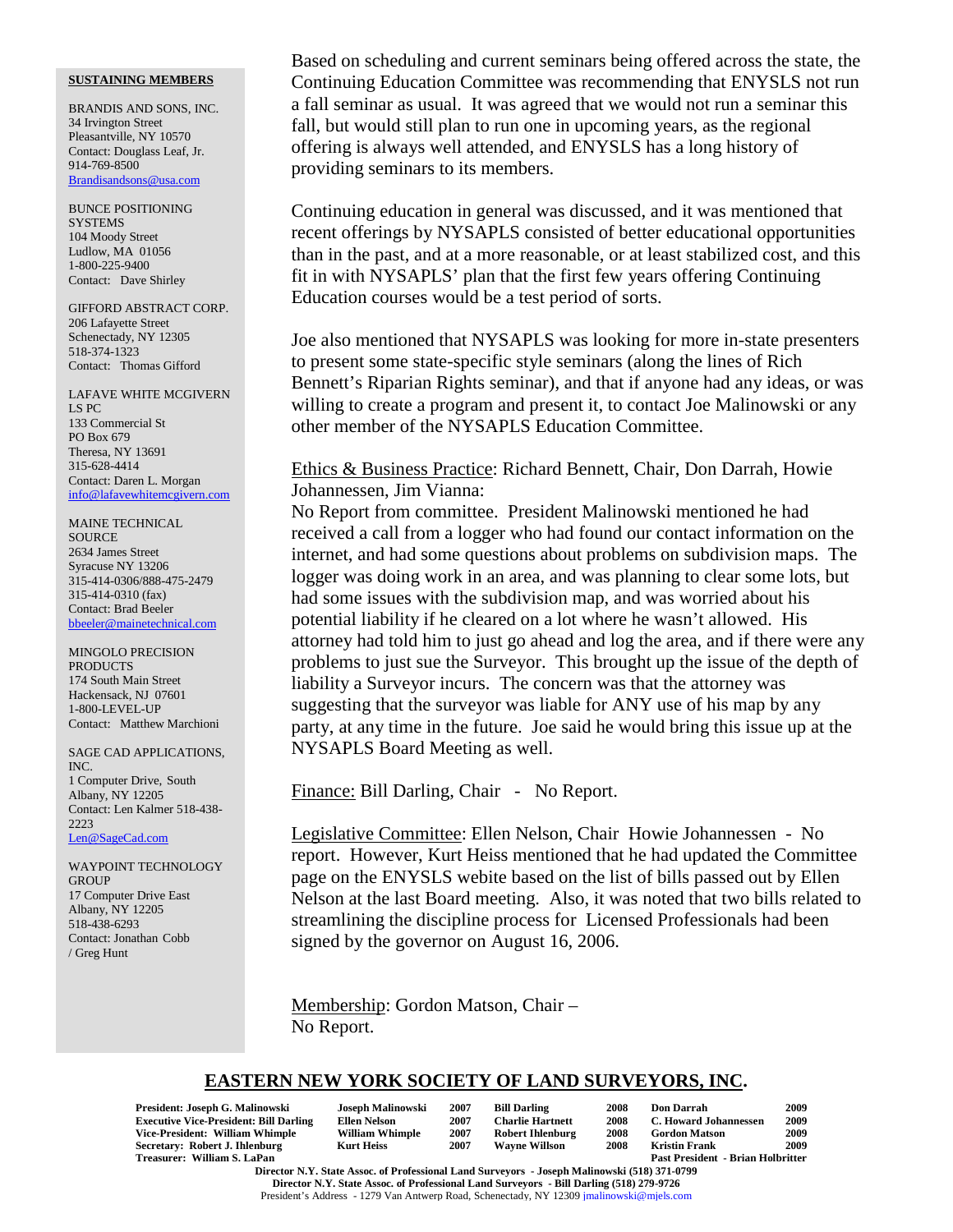BRANDIS AND SONS, INC. 34 Irvington Street Pleasantville, NY 10570 Contact: Douglass Leaf, Jr. 914-769-8500 Brandisandsons@usa.com

BUNCE POSITIONING **SYSTEMS** 104 Moody Street Ludlow, MA 01056 1-800-225-9400 Contact: Dave Shirley

GIFFORD ABSTRACT CORP. 206 Lafayette Street Schenectady, NY 12305 518-374-1323 Contact: Thomas Gifford

LAFAVE WHITE MCGIVERN LS PC 133 Commercial St PO Box 679 Theresa, NY 13691 315-628-4414 Contact: Daren L. Morgan info@lafavewhitemcgivern.com

MAINE TECHNICAL SOURCE 2634 James Street Syracuse NY 13206 315-414-0306/888-475-2479 315-414-0310 (fax) Contact: Brad Beeler bbeeler@mainetechnical.com

MINGOLO PRECISION **PRODUCTS** 174 South Main Street Hackensack, NJ 07601 1-800-LEVEL-UP Contact: Matthew Marchioni

SAGE CAD APPLICATIONS, INC. 1 Computer Drive, South Albany, NY 12205 Contact: Len Kalmer 518-438- 2223 Len@SageCad.com

WAYPOINT TECHNOLOGY **GROUP** 17 Computer Drive East Albany, NY 12205 518-438-6293 Contact: Jonathan Cobb / Greg Hunt

Program: Bill Whimple, Chair, Charlie Hartnett - Bill Whimple reported that he has continued working on arranging speakers in advance for upcoming meetings so the information can be posted on the calendar on the ENYSLS website. Presenters have been secured for all upcoming member meetings into May of 2007, and this info will be posted online.

Public Relations: Jim Vianna, Chair, Wayne Willson – no report.

Scholastic Development, Scholarship: Brian Holibritter, Chair, Kurt Heiss, Ellen Nelson, Kristin Frank---

Kristin Frank mentioned that she had been able to make contact with Professor Kraatz at Paul Smith's College. It seems an April date for "Shadow Day" would work much better for Paul Smith's. It was decided to hold a shadow day with willing companies in the regional, after which the students and their sponsors would attend the April ENYSLS Board of Directors Meeting, followed by a roundtable discussion of the day's activities and the Surveying Profession. It was suggested that the meeting be held at a location where the students were staying for the night, possibly over a light dinner. The committees will continue to work to arrange this for April.

Technical information: This committee needs a chair and general members. No Report

# TEMPORARY COMMITTEES

Website: Kurt Heiss, Chair, Ellen Nelson - The ENYSLS archival project has been completed. All available pictures have been scanned and posted online. A number of photo negatives were found and were developed to add more pictures to the page. The Board voted to pay the \$40 invoice for the cost of the negative scanning and processing (Motion made by Charlie Hartnett, seconded by Howie Johannessen).

There are still a number of minutes from the society's past meetings that are missing from the archive. All members are encouraged to visit the website to see what minutes are still needed, and to get copies to Kurt Heiss for scanning and posting.

A calendar page has been posted, and any information about upcoming speakers and activities will be posted there to allow ENYSLS members to have more notice of upcoming events.

The Committees page has been updated to reflect changes to the end of this legislative session.

## **EASTERN NEW YORK SOCIETY OF LAND SURVEYORS, INC.**

| President: Joseph G. Malinowski                                                              | Joseph Malinowski      | 2007 | <b>Bill Darling</b>     | 2008 | <b>Don Darrah</b>                        | 2009 |  |
|----------------------------------------------------------------------------------------------|------------------------|------|-------------------------|------|------------------------------------------|------|--|
| <b>Executive Vice-President: Bill Darling</b>                                                | Ellen Nelson           | 2007 | <b>Charlie Hartnett</b> | 2008 | C. Howard Johannessen                    | 2009 |  |
| Vice-President: William Whimple                                                              | <b>William Whimple</b> | 2007 | <b>Robert Ihlenburg</b> | 2008 | <b>Gordon Matson</b>                     | 2009 |  |
| Secretary: Robert J. Ihlenburg                                                               | Kurt Heiss             | 2007 | <b>Wavne Willson</b>    | 2008 | <b>Kristin Frank</b>                     | 2009 |  |
| Treasurer: William S. LaPan                                                                  |                        |      |                         |      | <b>Past President - Brian Holbritter</b> |      |  |
| Dinastin M. M. Ctris, Alana, of Durfand Land, Common and Transl. M. Burnsell (510) 251-0500. |                        |      |                         |      |                                          |      |  |